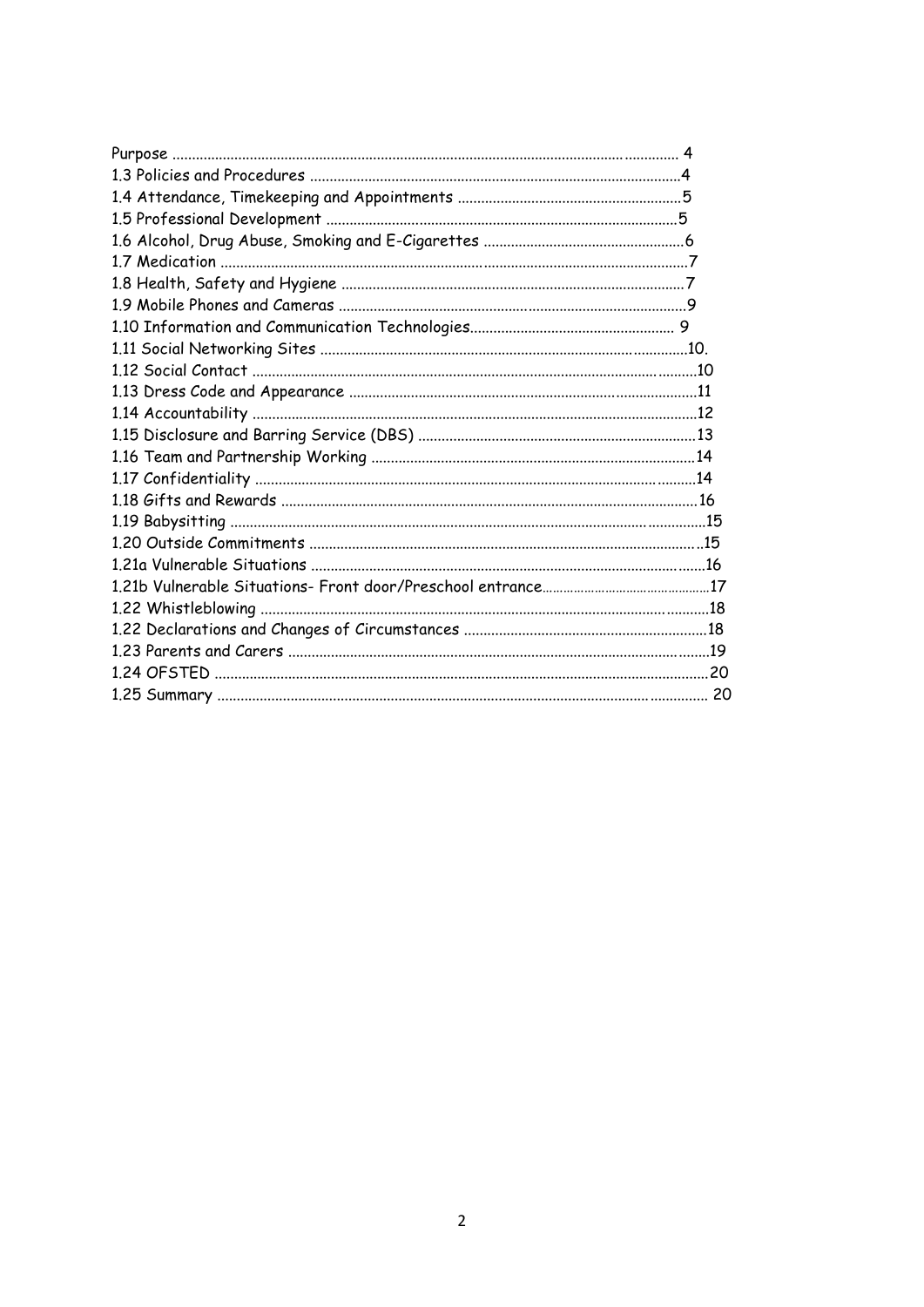# **SAFEGUARDING STATEMENT**

"We are committed to safeguarding and promoting the welfare of children and young people and expect all staff, contractors and volunteers to share this commitment".

(Angela Msumba, Manager and Owner.)

(BA Hons in Education, CERT Ed, Teacher Status)

#### **1.1 INTRODUCTION**

This Code of Conduct applies to you if you are an employee of **Heart Preschool CIC at The Church at Rise Park Revelstoke Way, Rise Park, Nottingham, NG5 5EB.** Whether employed on a permanent, temporary or casual basis. All employees must follow this Code; deliberate breaches of the Code may be treated as a disciplinary offence.

As with all nursery or preschool policies and procedures, we ask that staff use their common sense and act reasonably within the conditions provided in this document.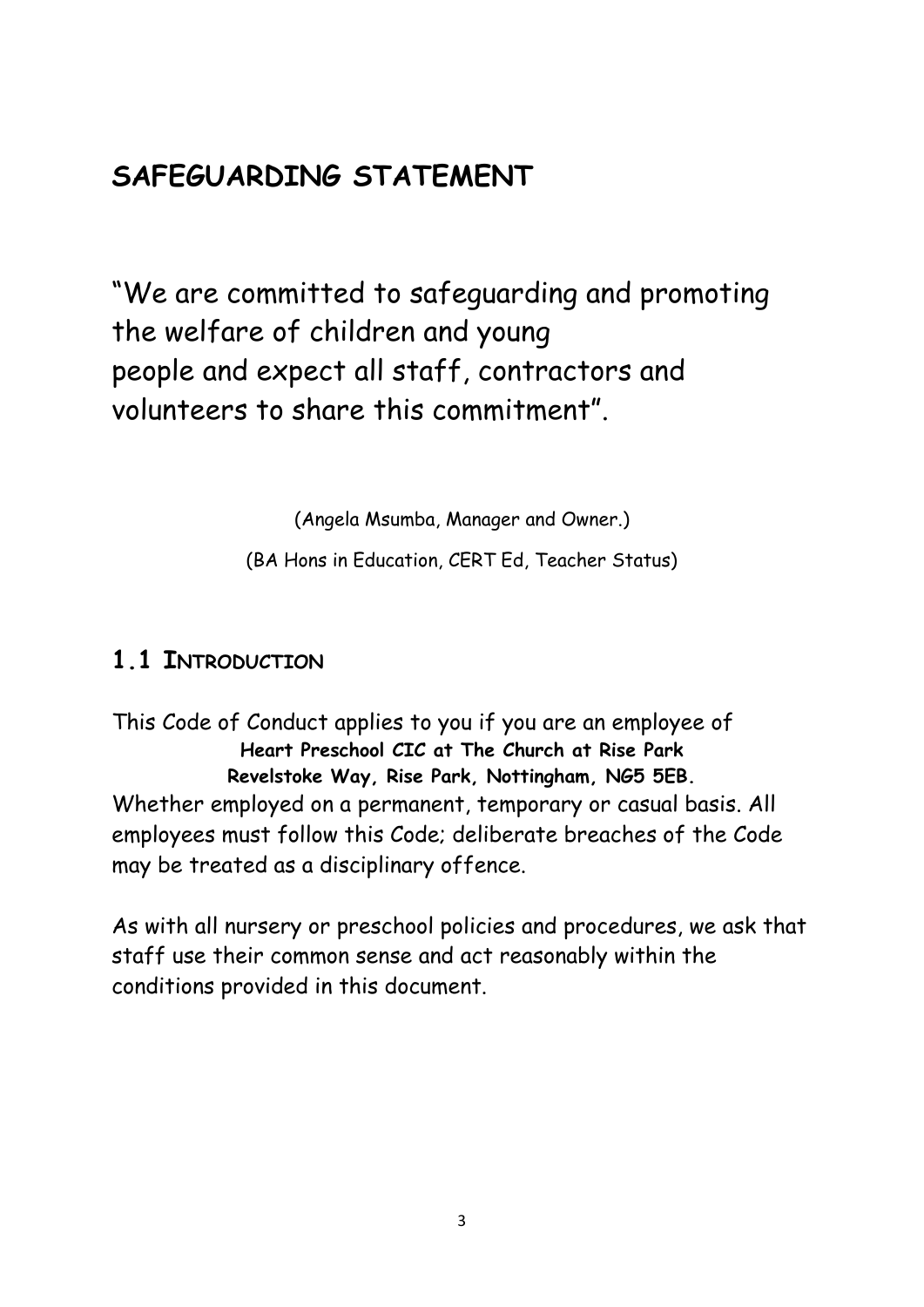## **1.2 PURPOSE**

All actions concerning children and young people must uphold the best interests of the young person as a primary consideration. Staff must always be mindful of the fact that they hold a position of trust and that their behaviour towards the children and young people in their charge must be above reproach. This Code of Conduct is not intended to detract from the enhancing experiences children gain from positive relationships with staff. More importantly, it is intended to assist staff by offering guidance on prudent conduct. Consequently, the purpose of this code of conduct for Heart Preschool Staff is:

- $\triangleright$  To identify boundaries and responsibilities.
- $\triangleright$  To agree communication and accountability.
- $\triangleright$  To explain what is expected of you as an employee.
- ➢ To ensure staff demonstrate high standards of conduct in order to encourage our children to do the same.
- $\triangleright$  To ensure that staff avoid putting themselves at risk of allegations of abusive or unprofessional conduct.
- ➢ To help staff understand what behaviour is and is not acceptable.

The Code of Conduct should also be read in conjunction with your job description, your contract of employment, grievance procedures, and disciplinary procedures, complaint procedures and all policies and procedures relevant to the Preschool.

## **1.3 POLICIES AND PROCEDURES**

The Preschool has a range of policies and procedures which apply to all staff. These are available from the office. All staff must read the policies and comply with their terms. The failure of any staff member to do so may result in disciplinary action being taken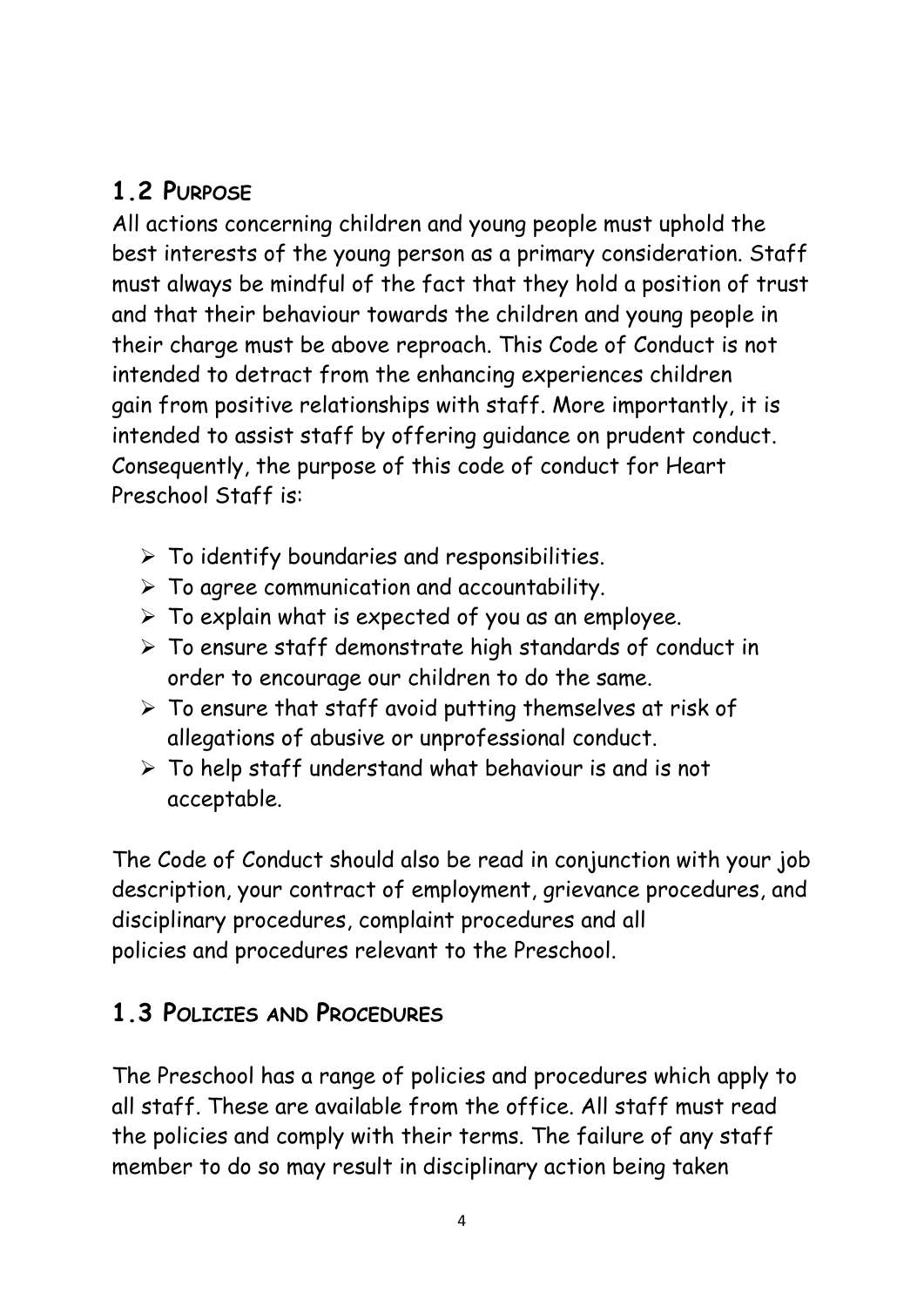against them.

#### **1.4 ATTENDANCE, TIMEKEEPING AND APPOINTMENTS**

Staff are required to comply with the rules relating to notification of absence set out in the Contract of Employment.

Staff are required to arrive at work promptly and be ready to start work at their contracted starting times. Staff are required to remain at work until their contracted finishing times unless authorised by a manager.

The Preschool provides a signing in and out system for recording staff attendance at the setting. The signing in and out sheets are used to calculate salary, monitor absences and overtime. It is important this is filled in correctly otherwise there may be implications for your pay.

Staff must obtain management authorisation if for any reason they wish to arrive later or leave earlier than their agreed normal start and finish times.

Persistent poor timekeeping may result in disciplinary action. When can employees attend appointments? We appreciate that it is sometimes difficult to make appointments such as with Doctors or Dentists at a time that is convenient for both the employee and the Preschool. In most cases the Preschool requires you to make appointments in your own time, however, in cases where this is not possible, appointments must be scheduled at the beginning or end of a shift and authorised by a manager.

#### **1.5 PROFESSIONAL DEVELOPMENT**

It is expected that a childcare practitioner will continually update their knowledge and skills through a life-long learning approach.

At all times, a childcare practitioner should not undertake an activity in which they do not feel competent or is outside their area of practice and knowledge. The Preschool at all times acknowledges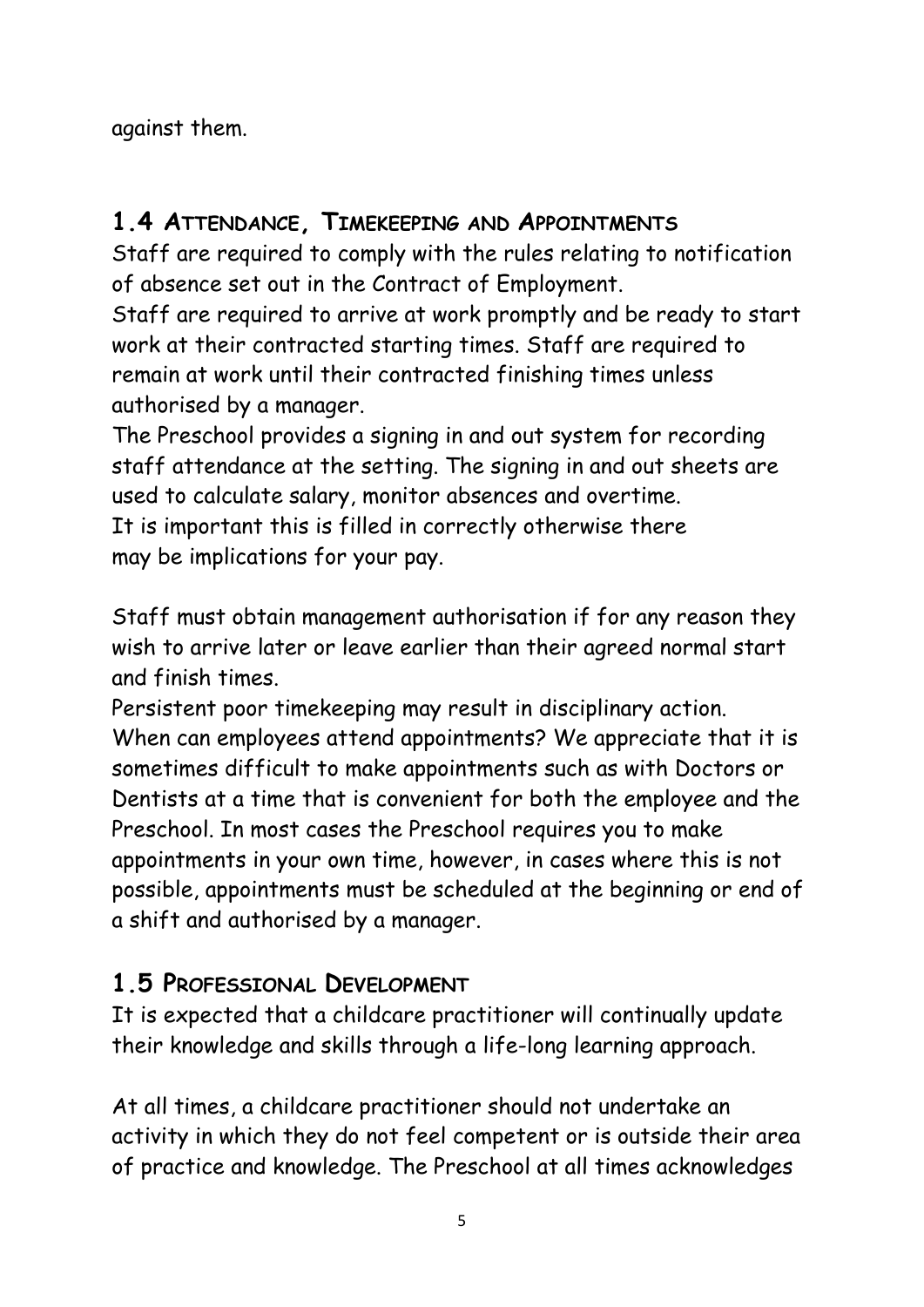the strengths and limitations of a childcare practitioner's expertise and will ensure there is regular appraisal and assessment. There is mandatory training that all staff should undertake. Staff need to identify what is expected and ensure they attend these sessions. This will be discussed during your induction and as a continuous process while you are employed by the Heart Preschool.

The Preschool is fully committed to your development and we will advise on other training courses that might be relevant.

Training is also provided at staff meetings and other in-house sessions.

## **1.6 ALCOHOL, DRUG ABUSE, SMOKING AND E-CIGARETTES**

The consumption of alcohol on the premises is strictly forbidden. Any employee who is found consuming alcohol on the premises or is found to be intoxicated at work will face disciplinary action under the disciplinary procedure. Please be aware that even if you are not found to be intoxicated, coming into work suffering from the immediate after effects of alcohol may also impair your ability to perform your role to the required standards. A breach of this procedure is considered an act of gross misconduct.

- ➢ The possession, use or distribution of drugs for non-medical purposes on the premises sites is strictly forbidden. Any member of staff who is found to be intoxicated at work will face disciplinary action under the disciplinary procedure. A breach of this procedure is considered an act of gross misconduct.
- ➢ Smoking is forbidden on the premises. Any member of staff who is found smoking on the premises where not permissible will face disciplinary action under the disciplinary procedure.
- ➢ Members of staff who wish to smoke before their shift commences or at break times, must ensure that they are not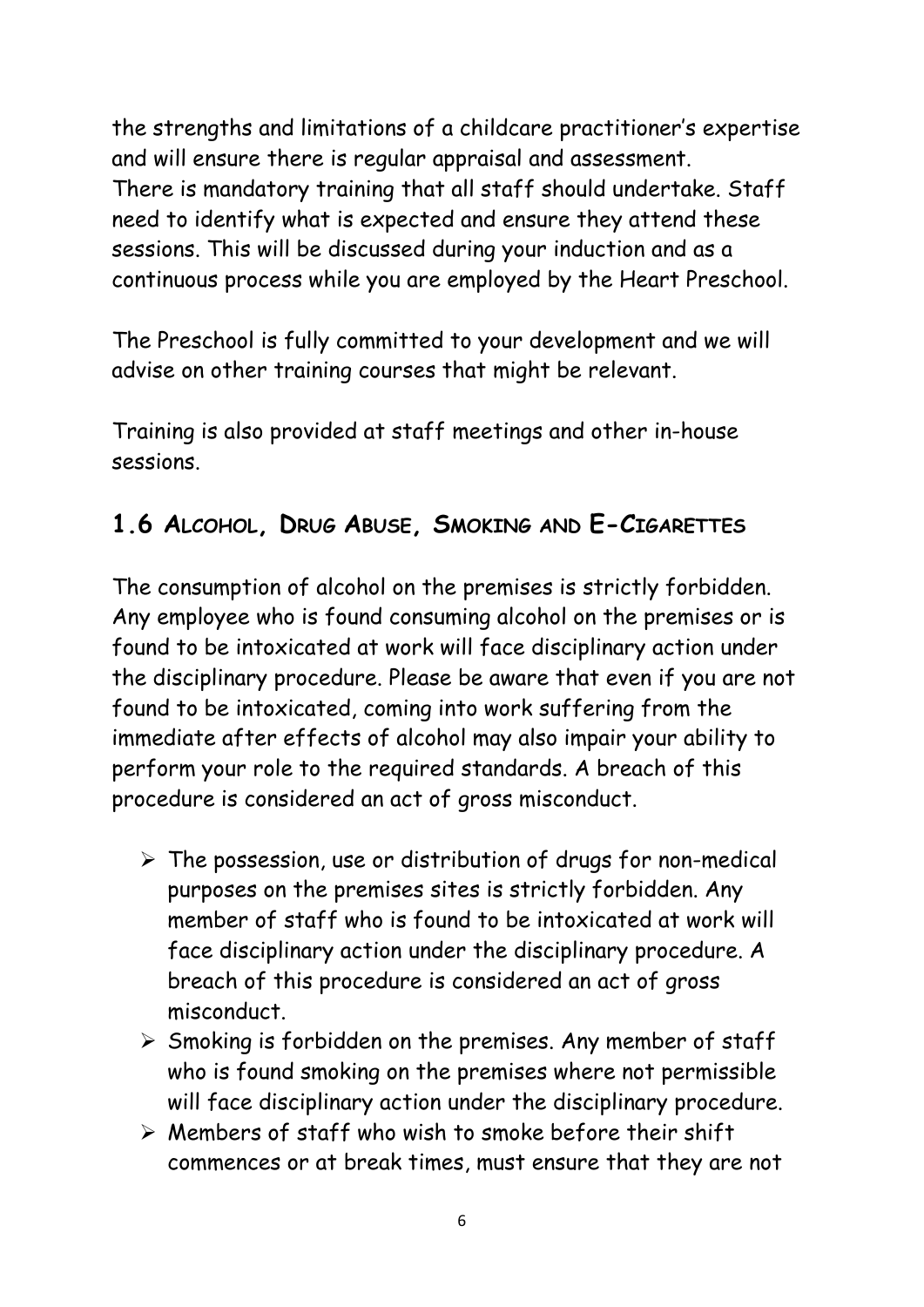identifiable by their uniforms and are a reasonable distance from the building. Staff have a duty to ensure they do not smell of smoke at any time during working hours. Cigarettes matches and lighters must be kept securely away from the children.

➢ Electronic Cigarettes - Although they are generally thought to be less harmful than smoking real cigarettes, electronic cigarettes still contain the addictive chemical nicotine as well as other toxic substances. Consequently, for the purposes of this code of conduct, the smoking of substitute cigarettes is deemed to be the same as smoking the real thing.

Therefore please observe our no smoking rules.

## **1.7 MEDICATION**

Staff must not be under the influence of any medication which may affect their ability to care for children. If a member of staff is prescribed medication by their doctor that may affect their ability to perform work, then this should be discussed with the Preschool Manager. Medication should be kept in the first aid box provided specifically for staff and not left in bags or coats.

#### **1.8 HEALTH, SAFETY AND HYGIENE**

The Preschool will act positively to minimise the incidence of all workplace risks as required by the Health and Safety at Work Act 1974 and other associated legislation. Through continuous improvement of standards, and comprehensive use of risk assessments we aim to systematically remove the causes of accidents/incidents and ill health.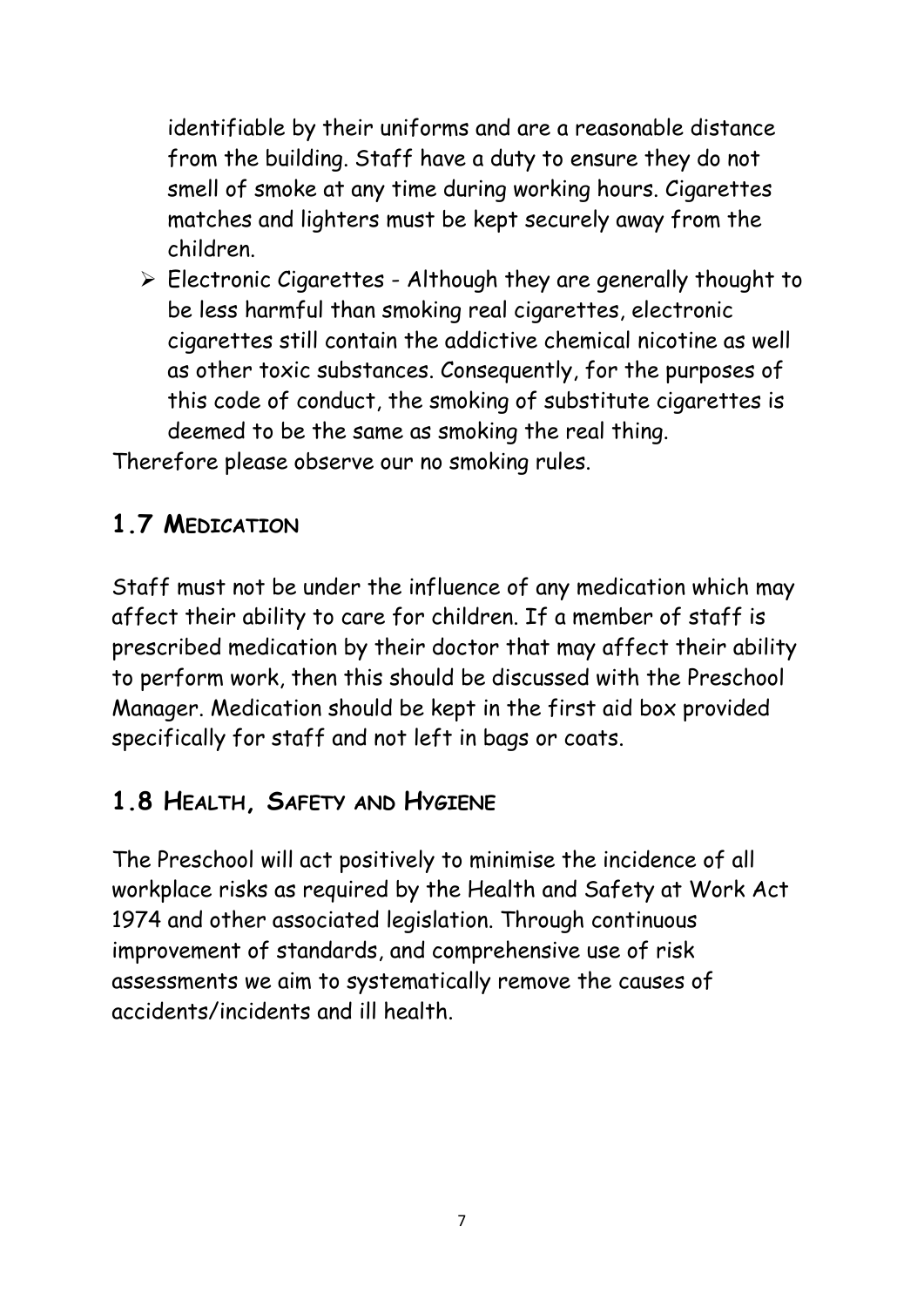Staff will be provided with a Health and Safety induction when joining the nursery as well as on-going training.

All activities should be carried out with the highest regard for the health and safety of all staff, children and visitors. Staff have a responsibility to carry out tasks in accordance with training received e.g. manual handling and to wear protective clothing provided where appropriate. (See Health and Safety Policy).

Staff should be a role model to the children in terms of their own health and hygiene. Leading by example is the best way to teach good behaviours to children for example:

- $\triangleright$  Have clean, neat and tidy appearance
- ➢ Encourage children's awareness of physical development (exercise, diet, rest, challenges and
- $\triangleright$  risks)
- $\triangleright$  Show the importance of hydration (drink plenty of water).
- ➢ Show how keeping fit is important to development of mind and body
- $\triangleright$  Show how to take risks safely

## **1.9 MOBILE PHONES AND CAMERAS**

Members of staff must keep personal mobile phones switched off and in a secure place.

Personal mobile phones are not permitted in any spaces that are accessed by children.

It is recognised that in certain situations it may be necessary for staff to have a mobile phone for the use of the setting e.g. on an outing. The use of a mobile phone, smart watches must not detract from the quality of supervision and care of children.

Personal mobile phones or similar devices must not be used to take photographs of children.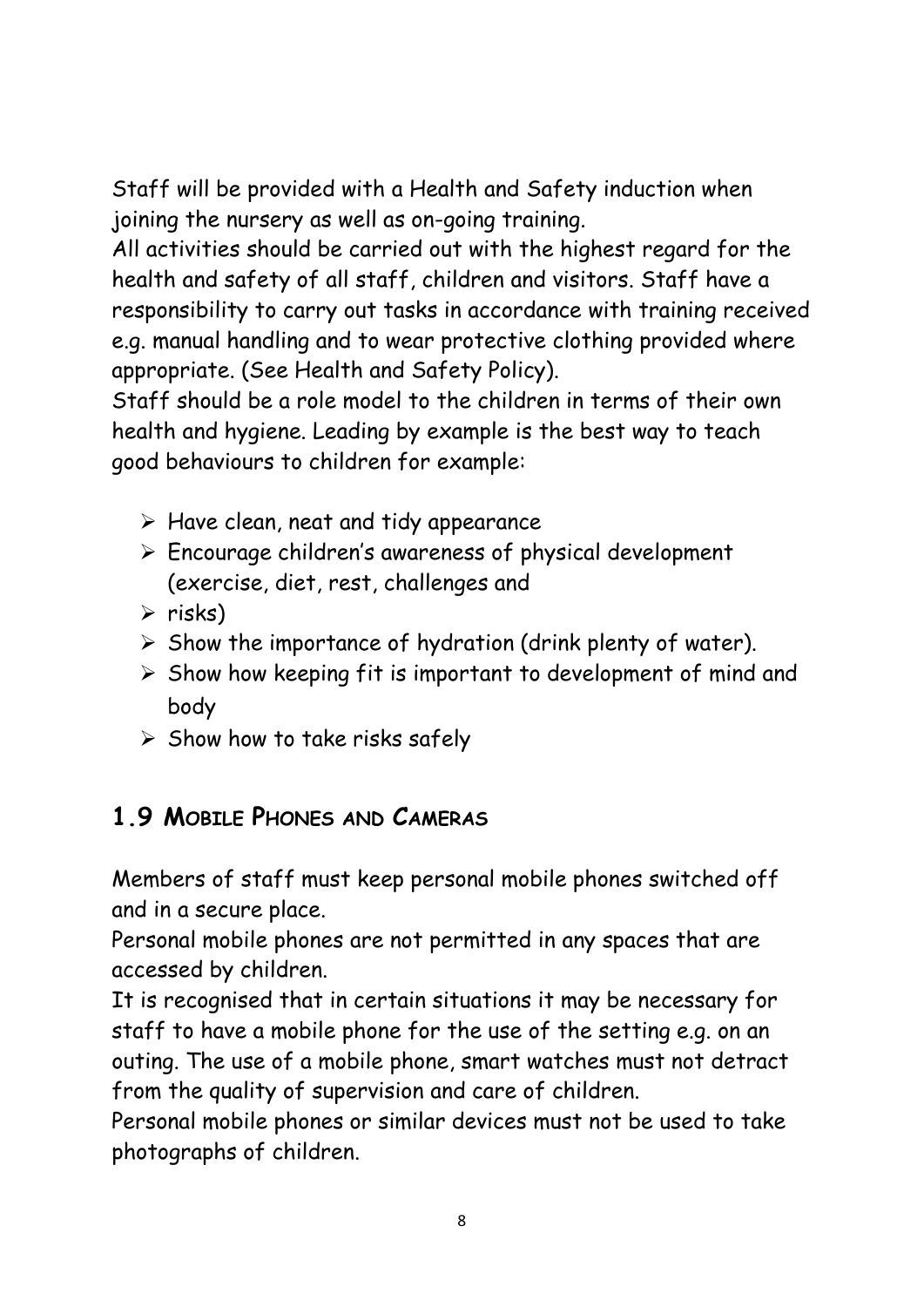Staff have a duty to ensure parents do not use their mobile phones to take photos in the setting.

Members of staff must only use cameras provided by the setting to take photographs of children. Failure to comply will result in disciplinary action.

(See Mobile Phone, Camera and Media Policy)

#### **1.10 INFORMATION AND COMMUNICATION TECHNOLOGIES**

Staff must not use any ICT services for copying, storing, sending or retrieving unacceptable material.

"Unacceptable material" includes any documents, messages, information, graphics or other electronic

data that:

- ➢ Breach UK legislation
- ➢ Contravene the settings Equality Policy
- ➢ Contain offensive, pornographic or obscene language or material
- ➢ Plan, promote, incite or facilitate any illegal or terrorists activities
- ➢ Contain defamatory or slanderous language or material
- ➢ Denigrate, insult or ridicule another person
- ➢ Intimidate, bully or harass another person
- ➢ Adversely comment on integrity, personality, honesty, character, intelligence, methods
- ➢ or motives of another person unless it is factual response to a formal reference request.
- ➢ Provide or facilitate the use of computer hacking tools or virus toolkits
- $\triangleright$  Staff must not use the Internet, external electronic mail, external telephone, fax or any other form of electronic communication to transmit sensitive, subversive information, including:
- ➢ Opinions that do not reflect the policies of the Preschool.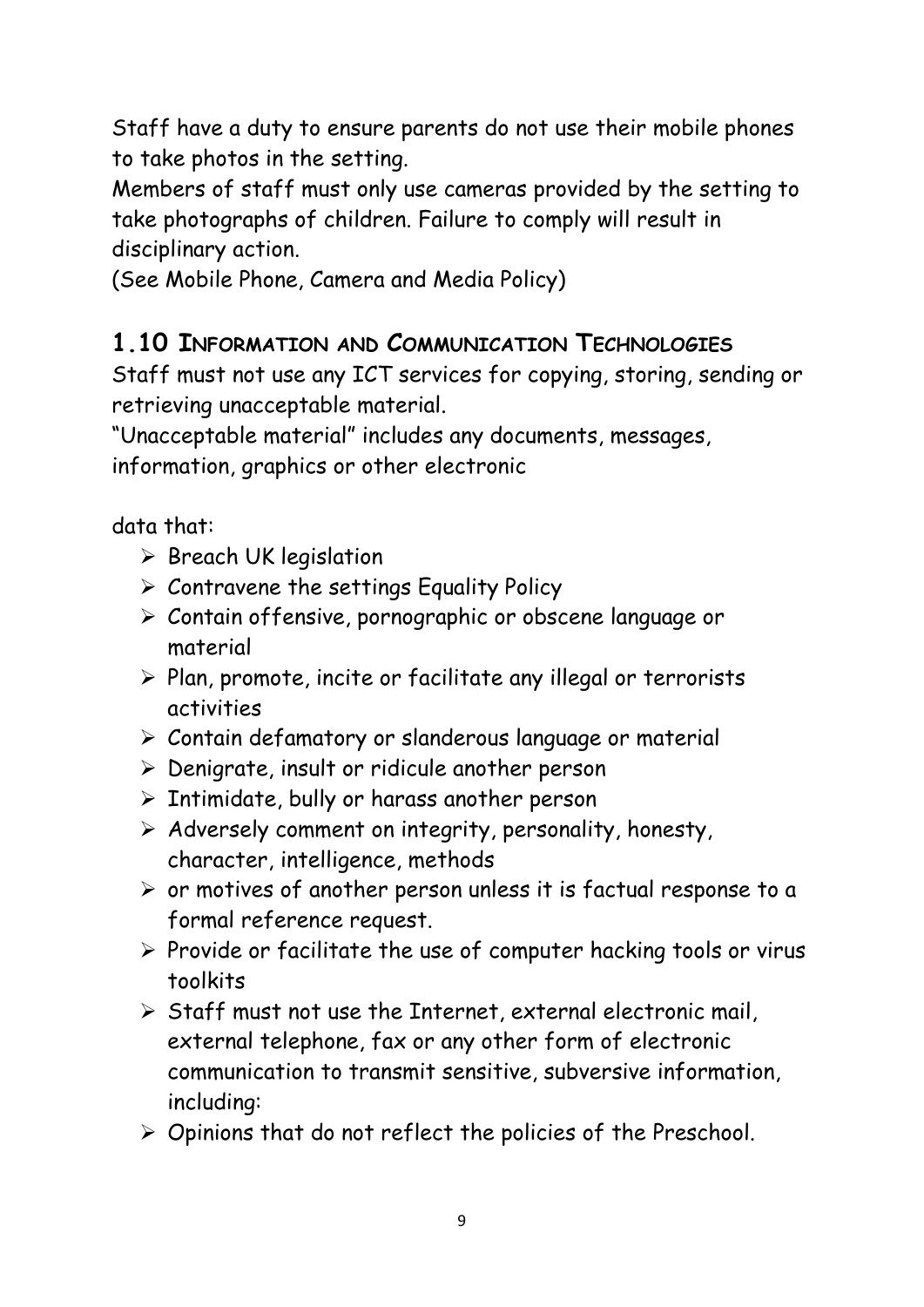$\triangleright$  Information that could damage the Preschool's reputation and standing in the community

(See Mobile Phone, Camera and Media Policy)

## **1.11 SOCIAL NETWORKING SITES**

Staff must ensure that social networking sites are set as private so that only authorised persons can have access to them.

Staff must not accept or invite any children or their families to use their private sites.

Staff must never contact any children or their families using their private social networking sites.

Staff must never upload any photos, comments or information about the setting or any persons linked with it.

(See Mobile Phone, Camera and Media Policy)

# **1.12 SOCIAL CONTACT**

All staff are expected to uphold professional boundaries. Staff have a duty to approve any planned social contact with children and their families with their manager. Confidentiality of employment must be adhered to and respected during social contact. In summary staff should:

Ensure all contact with existing children or their parents is of a professional and nursery related nature.

Consider the appropriateness of the social contact according to their role and nature of their work.

Always approve any planned social contact with children or parents with senior colleagues.

Advise senior management of any social contact they have with a child or parent with who whom they work, which may give rise to concern.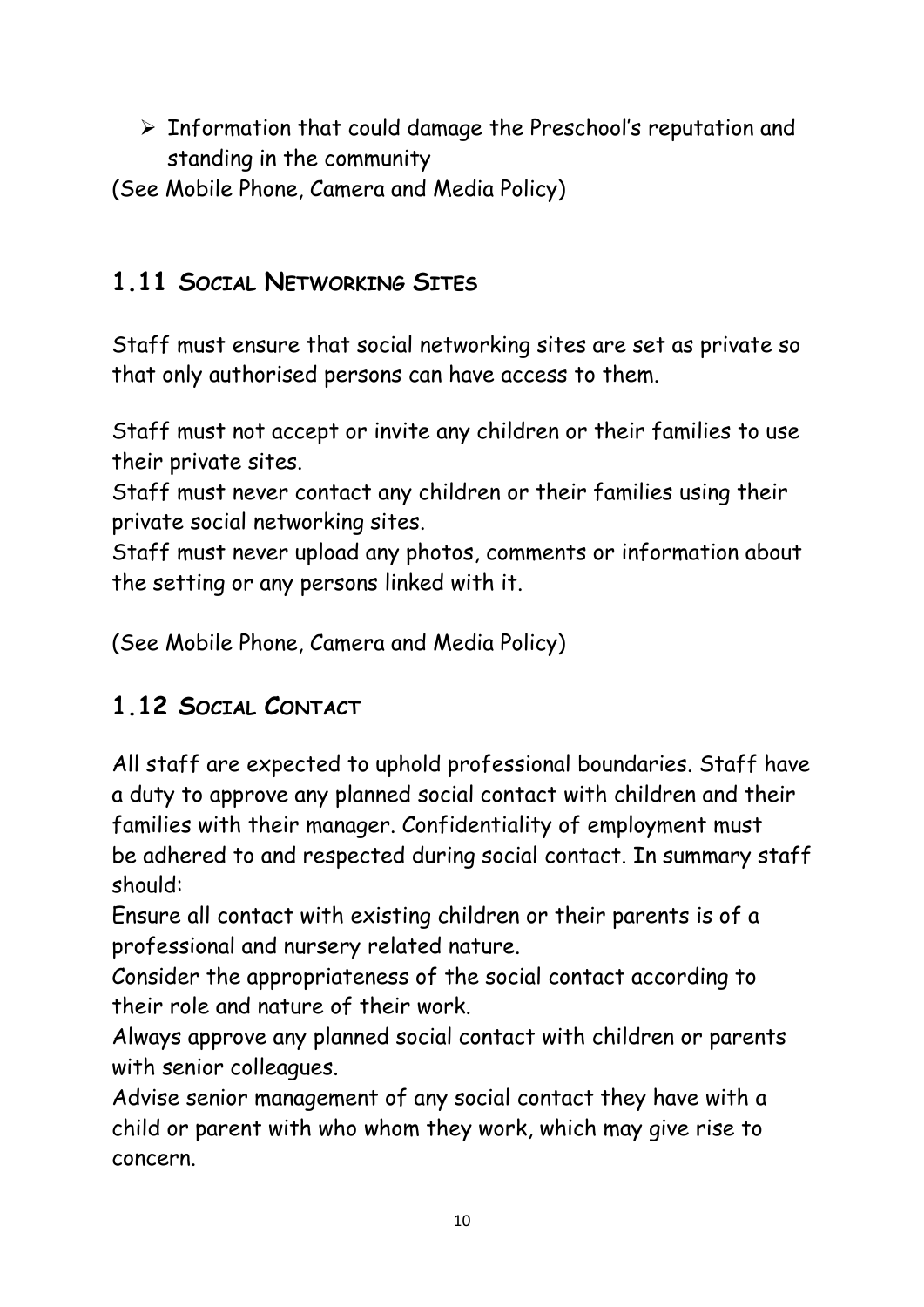Understand that some communications may be called into question and need to be justified

(parents becoming dependant)

Staff must not engage in conduct outside work which could seriously damage the reputation and standing of the Preschool or the employee's own reputation or the reputation of other members of the Preschool.

Criminal offences that involve violence or possession or use of illegal drugs or sexual misconduct are likely to be regarded as unacceptable.

Be cautious when undertaking work outside nursery, either paid or voluntary, such that it does not conflict with the interests of the Preschool nor be to a level which may contravene the working time regulations or affect an individual's work performance.

## **1.13 DRESS CODE AND APPEARANCE**

The Preschool will provide appropriately branded Polo shirts and fleece jackets.

- ➢ Staff should wear comfortable black trousers (not jeans).
- ➢ Staff should wear clothing which:
- $\triangleright$  Is comfortable, allows free movement and is appropriate to their role.
- $\triangleright$  Is not likely to be viewed as offensive, revealing or sexually provocative.
- ➢ Does not distract, cause embarrassment or give rise to misunderstanding.
- $\triangleright$  Is absent of any political or otherwise contentious slogans.
- $\triangleright$  Is not considered to be discriminatory and is culturally sensitive.

Staff should ensure hands and nails are kept clean and long hair is tied back. Nail varnish remover should not be brought into the Preschool unless it is kept in the office. Jewellery should be minimal to avoid safety implications. Any obviously visible tattoos or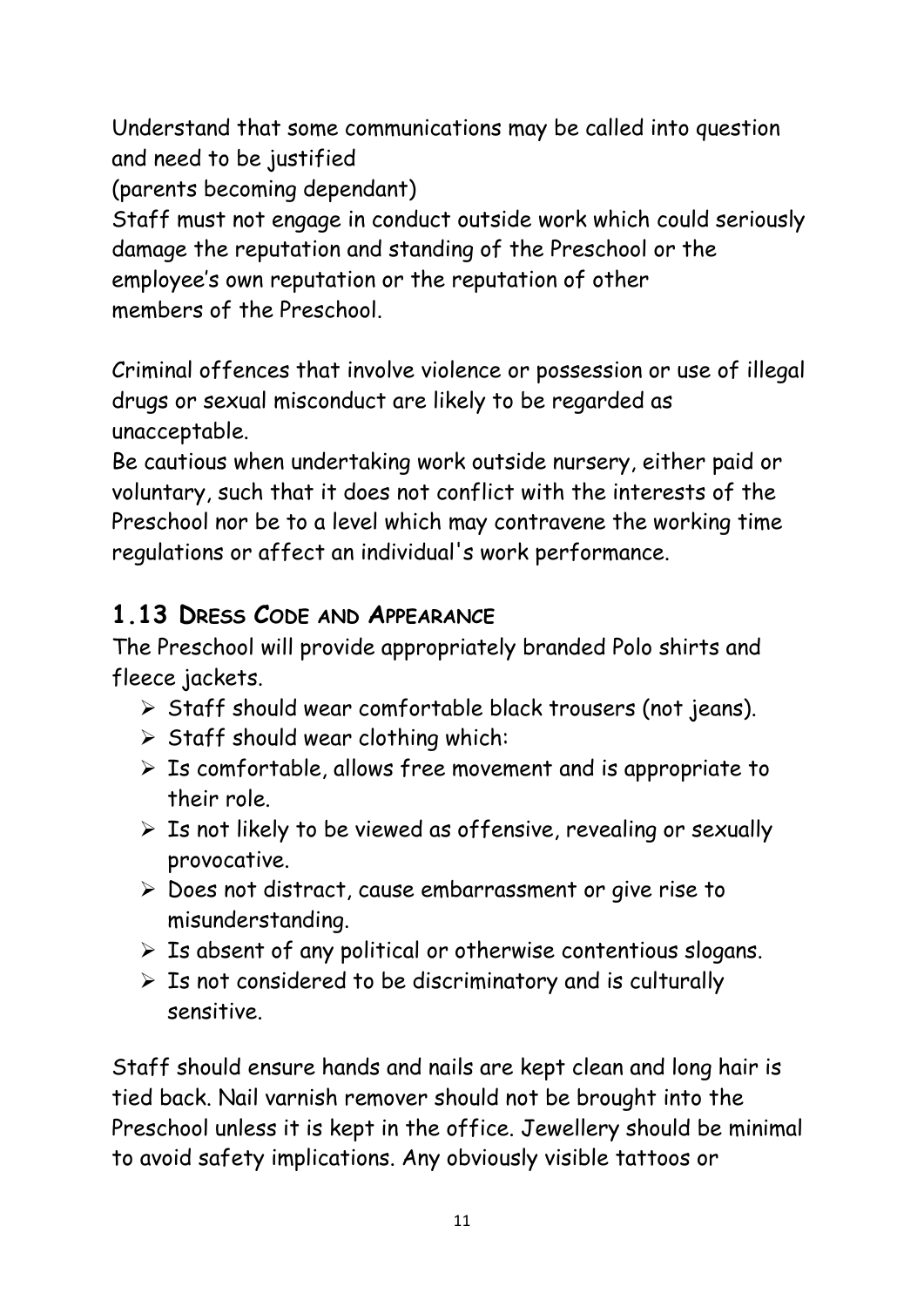piercings should be discussed with the Preschool Manager as to their suitability appropriate with your role.

## **1.14 ACCOUNTABILITY**

Staff are accountable to the Preschool for undertaking those activities that are associated with the job/role. (Please refer to your job description/specification) A member of staff must inform their immediate manager if they do not feel competent to undertake any activities and must request reasonable/appropriate training.

Staff have a duty to report any behaviour by colleagues that raises concern (please see the Whistle-Blowing policy).

- $\triangleright$  A childcare practitioner has a duty to respect families by:-
- ➢ Valuing their cultural diversity, opinions and choices.
- ➢ Being non-judgmental.
- $\triangleright$  Planning contacts/appointments with the parent.
- ➢ Seeking clarification and not assuming.
- $\triangleright$  By listening and responding appropriately.
- $\triangleright$  By acknowledging her/his own limitations.
- ➢ Maintaining appropriate behaviour and activities between the family and her/himself
- $\triangleright$  Staff have a responsibility to challenge any discriminatory remarks or behaviour against other staff members, visitors, children and their families.

(Please refer to the Equalities and Diversity Policy)

Staff have a duty to notify the Nursery of changes to personal details, change of address, telephone number, and relevant health issues. Staff must avoid using inappropriate or offensive language at all times.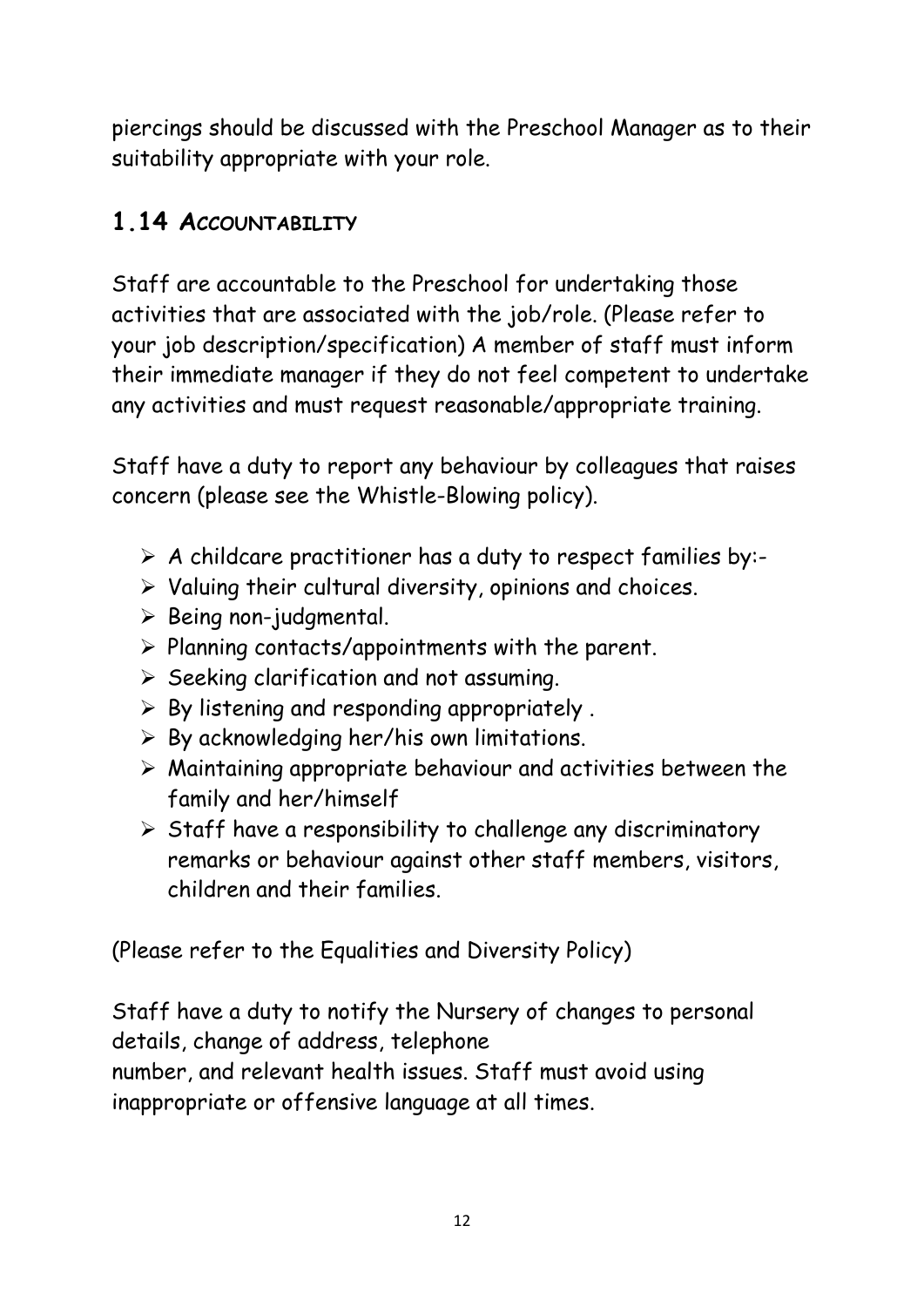## **1.15 DISCLOSURE AND BARRING SERVICE (DBS)**

All staff have a duty to notify the Preschool Manager of any circumstance which may affect their suitability to work with children. The Preschool Managers are responsible for ensuring all staff, including contractors, bank

staff, students and volunteers, are suitable to work with children. Checks are carried out via enhanced Disclosure and Barring Service (DBS) clearance checks as well as other sources, such as employer references, identity checks and qualification checks, amongst others.

Where possible new staff will have the checks completed prior to starting employment. However, if there are delays in checks coming through, as a last resort, candidates may work in the Preschool before these checks are completed as long as they are supervised by registered and DBS checked staff at all times. Staff awaiting these checks will never:

- $\triangleright$  Be left unsupervised whilst caring for children.
- ➢ Take children for toilet visits unless supervised by registered staff.
- ➢ Change nappies.
- $\triangleright$  Be left alone in a room or outside with children.
- ➢ Administer medication.
- ➢ Administer first aid.
- $\triangleright$  Take photographs of any children.
- $\triangleright$  Look at a child's learning and development log.
- ➢ Have access to children's personal details and records.

The Preschool requires each member of staff to subscribe to the government's DBS Update Service within **13 DAYS** of receiving their initial or revised DBS certificate. This service can be accessed online at [https://www.gov.uk/disclosure.](https://www.gov.uk/disclosure)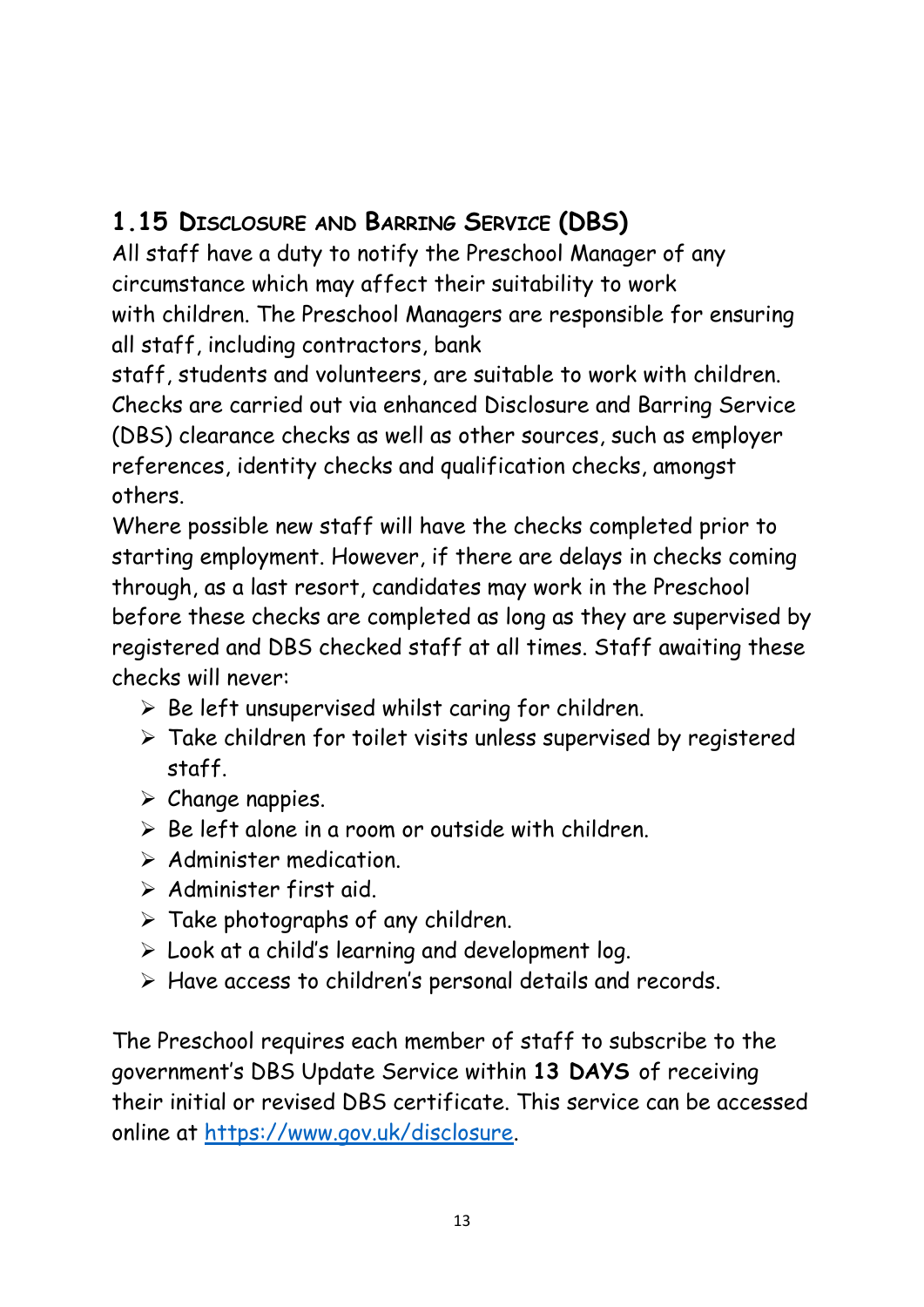## **1.16 TEAM AND PARTNERSHIP WORKING**

Staff are required to work co-operatively within teams and respect the skills, expertise of colleagues. They are expected to treat others fairly and without discrimination. Staff must communicate effectively, both verbally and in writing. As required, they must share their knowledge, skills and expertise with other team members in order to improve practice.

Staff must work with other members of the team to promote a care and learning environment that is conducive to safe and ethical practice. If the care environment deteriorates, the practitioner must report this to their line manager.

#### **1.17 CONFIDENTIALITY**

Staff must guard against breaches of confidentiality by protecting information from improper disclosure at all times and follow all appropriate policies. (Please refer to your confidentiality policy)

Staff must only disclose information outside the immediate team if:

- $\triangleright$  It can be justified as being in the public interest (usually where disclosure is essential to protect the child or someone else from risk or significant harm).
- $\triangleright$  This is required to do so by law or by order of the court.
- $\triangleright$  There is an issue of safeguarding, and s/he must then act at all times in accordance with national and local procedures.
- ➢ Most staff are likely at some point to witness actions which need to be confidential. For example,
- $\triangleright$  Where a child is bullied by another child (or even by a member of staff), this needs to be reported and dealt with in accordance with the appropriate procedure. Until qualified by a Manager, incidents must not be discussed outside the nursery,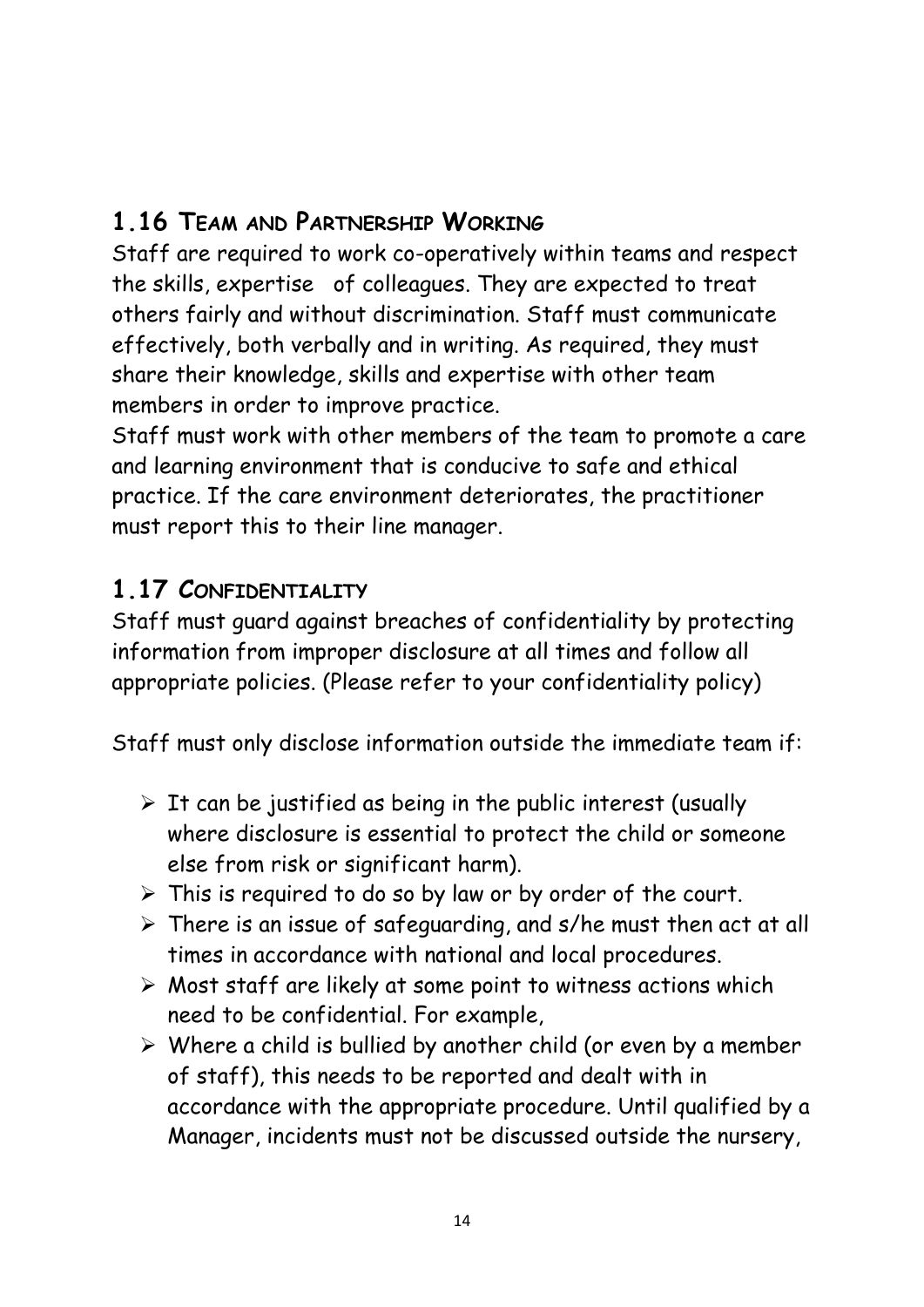including with the child's parent or carer, nor with colleagues in the Preschool.

(Please refer to the Safeguarding Children's Policy) Staff who intend to share information about a child's care, learning and development with an outside agency must seek prior permission from the child's parent and the Preschool Managers.

# **1.18 GIFTS AND REWARDS**

Staff should not accept significant personal gifts from our customers (parents/carers), suppliers or other agencies with whom the Nursery has contact. All gifts with a perceived value of over £20 must be declared to the Managers.

# **1.19 BABYSITTING**

If an employee offers a babysitting service then this is a private agreement between the parent and employee in which the Preschool will not be held liable.

It is not acceptable for a member of staff to transport a child by car directly to and from the Preschool

unless (1) it has been approved by the manager (2) the correct child seat is available (3) the parent has given written permission to do so (email will suffice).

The member of staff transporting the child does so as a private arrangement and must ensure they have their own insurance. The Preschool accepts no liability for the child once off the premises.

# **1.20 OUTSIDE COMMITMENTS**

All employees should consult the Preschool Managers before taking on additional employment.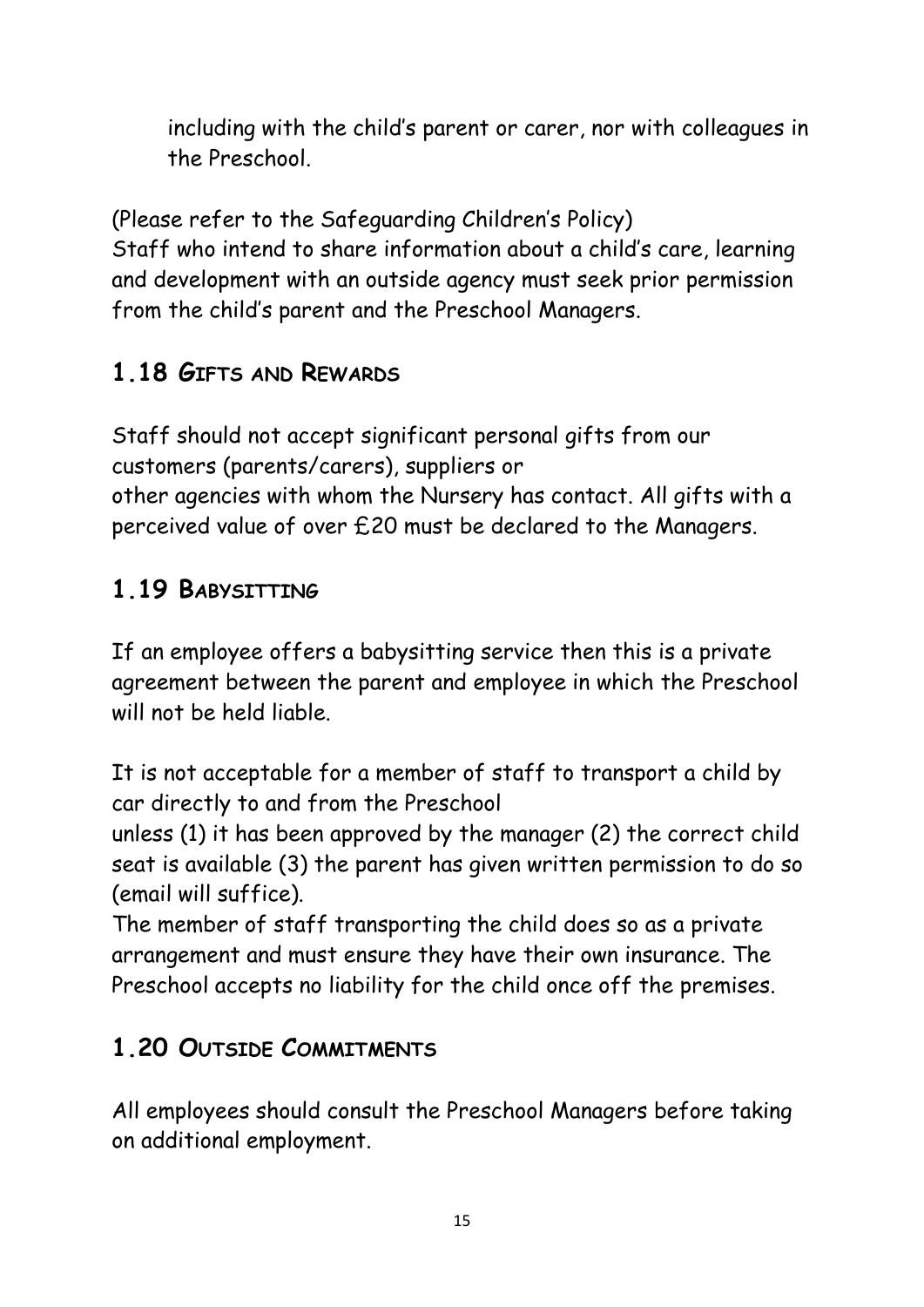Additional employment must not conflict with the setting's interests or impair employee's ability to carry out their role at this setting. Please bear in mind if you do have additional employment elsewhere, then you will need to declare which employer is the primary source of your income. This is necessary in order to avoid confusion over tax codes. You are only allowed one employer where your tax code can be used to take advantage of your personal tax free allowance. Additional employers will have to adopt a secondary position and tax all of your earnings, usually on a BR (Base Rate) coding. Consequently, if we are not your main employer then we will need to tax you at the BR rate. Failure to declare a primary employer to the HMRC may result the levy of backdated tax and penalties.

## **1.21a VULNERABLE SITUATIONS**

As a key person you must discuss intimate care routines with the child's parents. The settings Intimate Care Policy (contained within the Safeguarding Children Policy) must be followed at all times.

Employees should always encourage the child to undertake self-care tasks independently,

where developmentally appropriate.

Ensure employees understand the extent and limitations of their role in applying basic care

and hygiene tasks for minor abrasions and understand where an injury might require more

experienced intervention.

Employees need to be vigilant of neglect or abuse caused outside the nursery and to report any signs to the Nursery Manager.

Employees must not be placed in situations which render them vulnerable. Where this is unavoidable, full and appropriate risk assessments are conducted and agreed for lone working situations. Employees must be prepared to report any actions of another individual they deem inappropriate to senior management.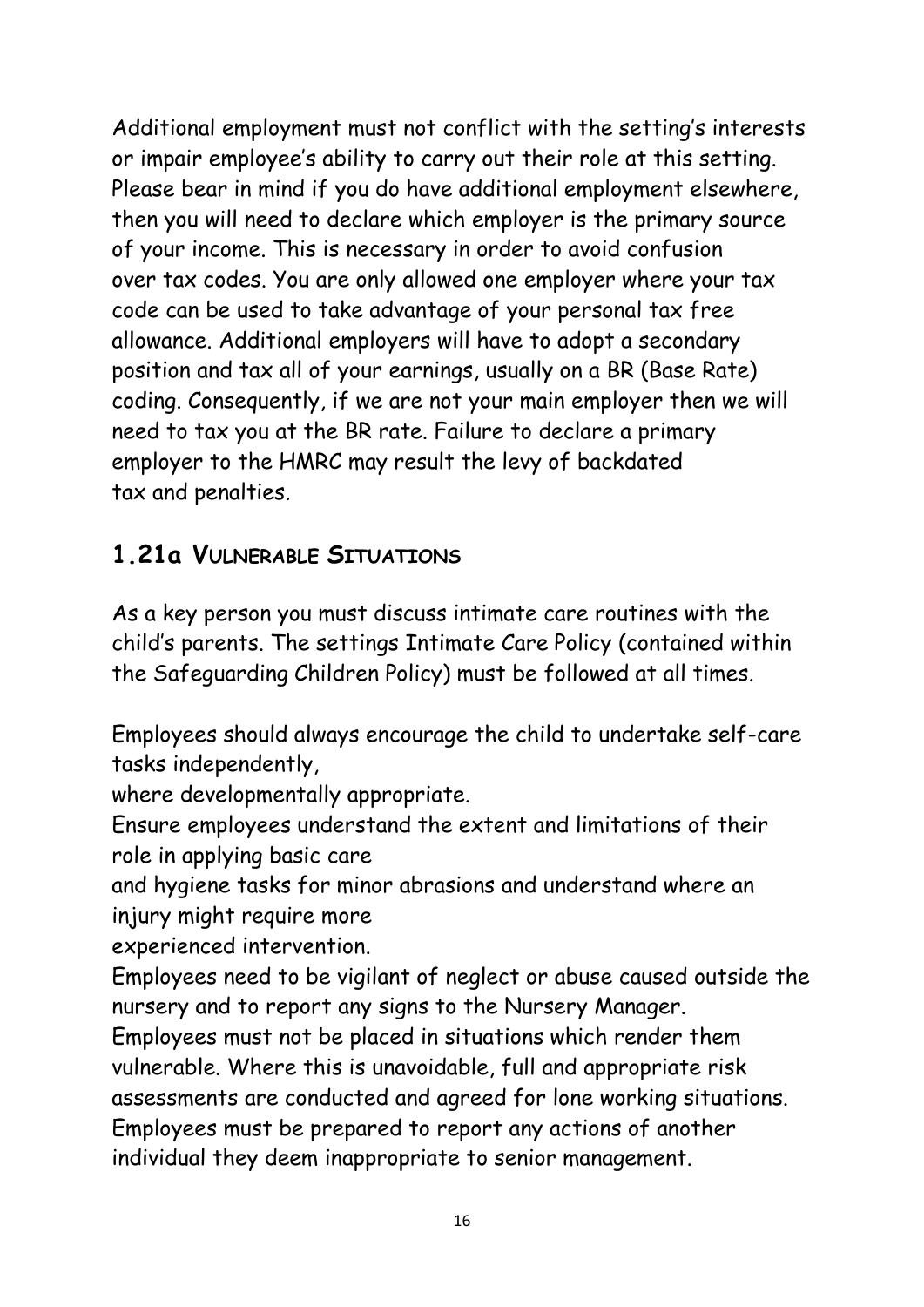When one to one situation's are unavoidable, employees must take precautions to reduce the vulnerability of both the child and the adult, for example, informing colleagues of the situation e.g. taking a child into a cubical or outside alone.

#### **1.21b VULNERABLE SITUATIONS – Front door / Preschool Entrance**

When Heart Preschool is in operation and there are no other service users / church stewards the front door must always be locked to reduce risk and promote safety.

If there are other people in the building and an unknown person comes to the door you must NEVER open the Preschool door. Always get the manager first to check who it is. If the manager is offsite then two staff members are to go to the door and one will lock behind the other whilst they find out who they are and what they want. Never ask to go back into the main hall unless the unexpected visitor has left the building.

If you feel at threat before the door is open to investigate who it is never open the door and follow our "Lock down Policy"

All staff must follow the Visitors Policy which can be found on the notice board in the foyer or office.

All visitors must be signed in and out and given a land yard to wear. They must never be left alone with the children and always accompanied by a member of staff.

If the above is not followed and/or staff allow unauthorised personnel to enter you are breaching Safeguarding Policies which will result to disciplinary procedures being carried out. This is putting your team and the children at risk.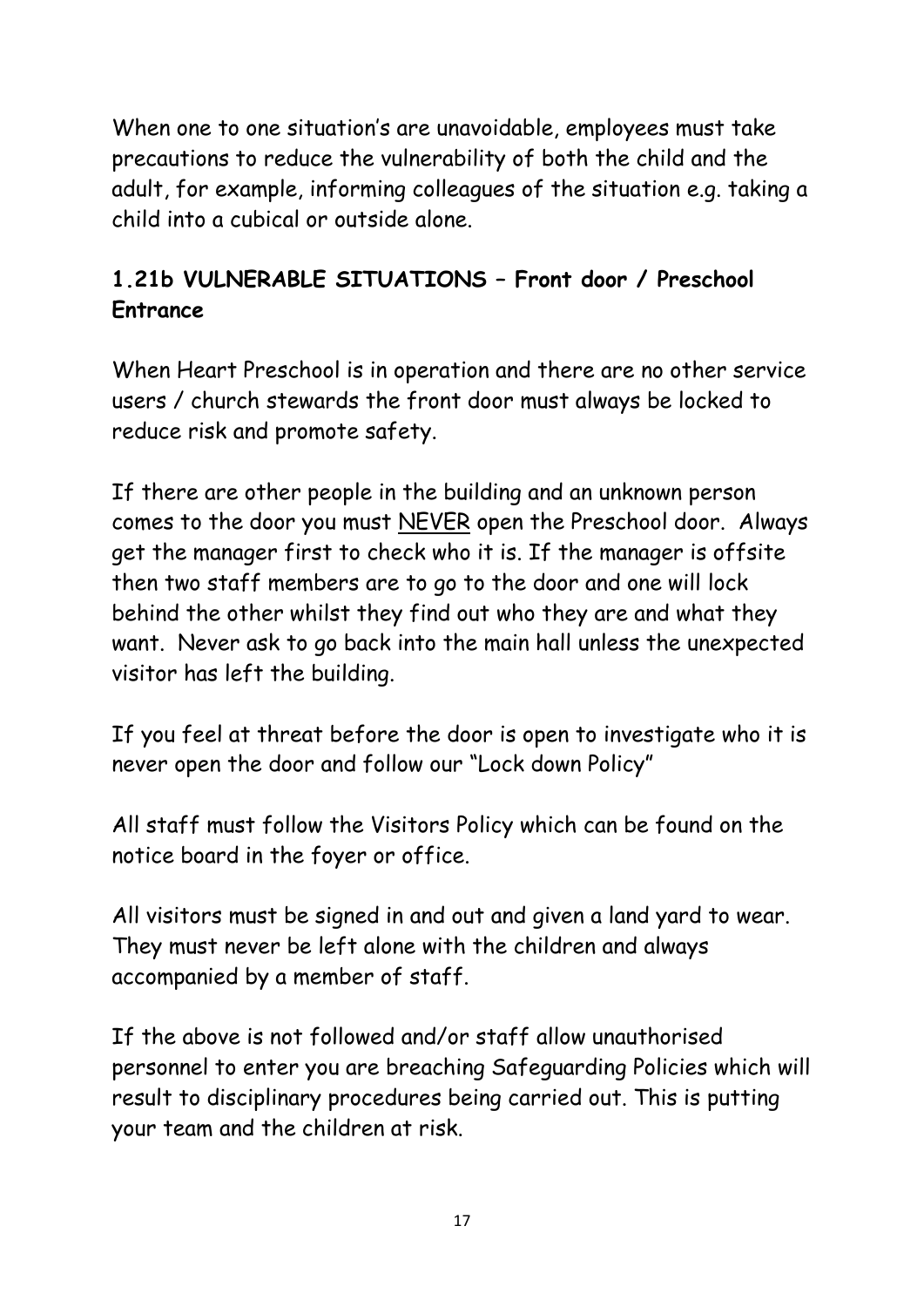## **1.22 WHISTLEBLOWING**

Whilst we expect all our colleagues, both internal and external, to be professional at all times and hold the welfare and safety of every child as their paramount objective, there may be occasions where this may not be happening.

It is vital that all team members talk through any concerns they may have with their line manager at the earliest opportunity to enable any problems to be ironed out as soon as they arise.

If, in the course of your employment, you become aware of information which you reasonably believe tends to show one or more of the following, you **MUST** use the nursery's disclosure procedures: That a criminal offence has been committed or is being committed or is likely to be committed.

That a person has failed, is failing or is likely to fail to comply with any legal obligation to which they are subject (e.g. EYFS)

That the health or safety of any individual has been, is being, or is likely to be, endangered.

That the environment, has been, is being, or is likely to be, damaged. That information tending to show any of the above, is being, or is likely to be, deliberately concealed.

That you challenge discriminatory behaviour and report any incidents. Where you reasonably believe one or more of the above circumstances listed above has occurred you should promptly disclose this to your manager so that any appropriate action can be taken. If it is inappropriate to make such a disclosure to your manager (i.e. because it relates to your manager) you should speak to the Proprietor*.*

Employees will suffer no detriment of any sort for making such a disclosure in accordance with this procedure. For further guidance in the use of the disclosure procedure, employees should speak in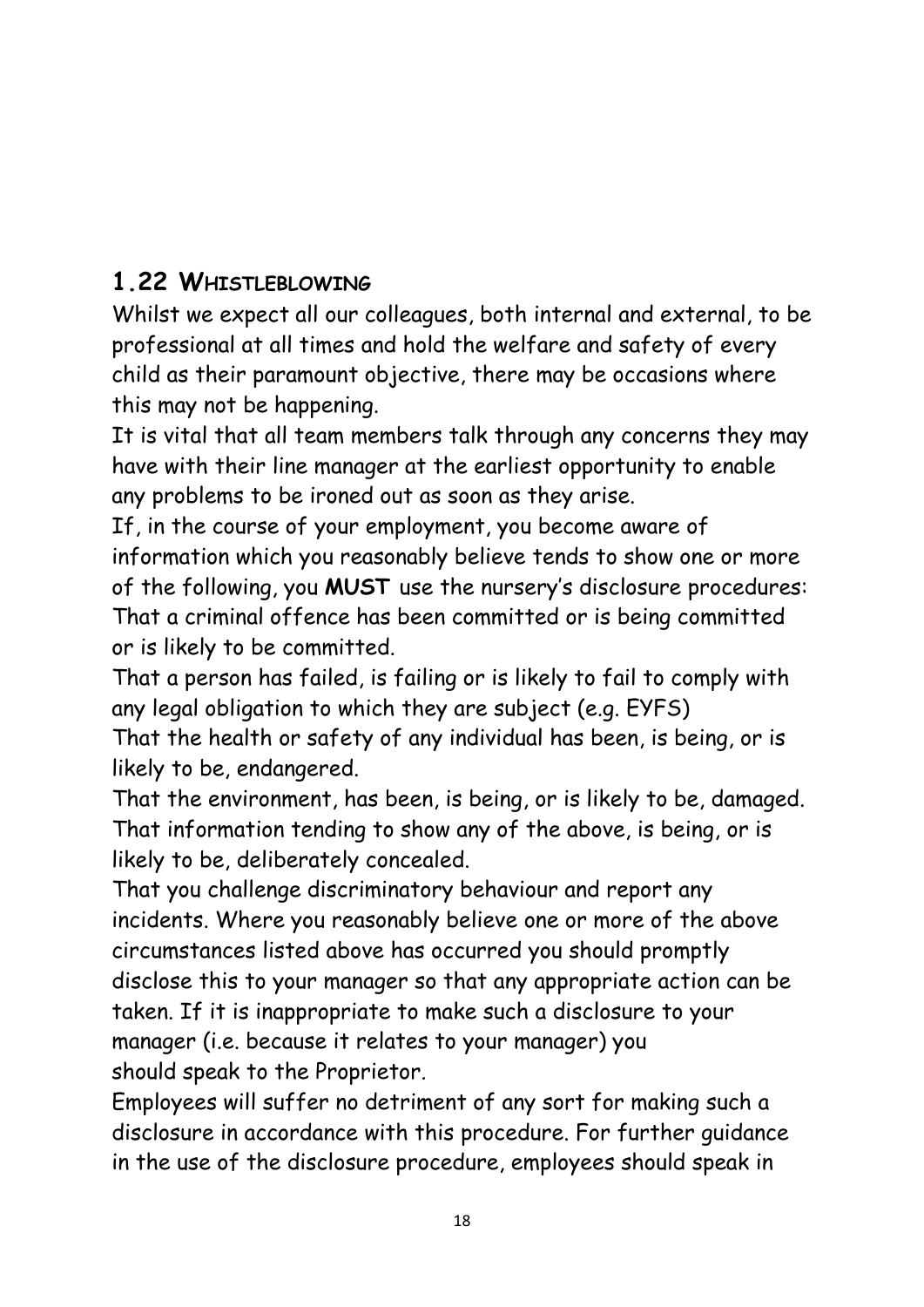confidence to the Nursery Manager. (Please see the Whistleblowing Policy)

#### **1.22 DECLARATIONS AND CHANGES OF CIRCUMSTANCES**

Employees are expected to declare all convictions, cautions, court orders, reprimands and warnings that effect suitability.

A childcare practitioner has a duty to notify the nursery manager of any changes of circumstance which may affect their suitability to work with children. An annual status check will be performed by the Preschool for all staff.

#### **1.23 PARENTS AND CARERS**

Staff must maintain a professional relationship with parents and carers at all times.

Each member of staff must recognise that parents and carers need feedback regarding their children and that this must be given in an open, honest and friendly manner. The relationship with parents and carers must not become overly familiar such that it clouds the impartiality of your judgement and action.

Whilst there is always the possibility of a member of staff having a close relationship with a parent or carer outside of the Preschool, we must avoid any conflict of interest or undue favouring of a child. Where such a relationship arises the member of staff should immediately inform the Managers to discuss any action to be taken. Where a member of staff finds that they have a prior close relationship to a child in the Preschool through such means as a family relationship or close friendship then the Manager must be made aware of this immediately and may require the member of staff to change rooms or shifts to avoid any conflict of interest or risk of undue favouring of the child.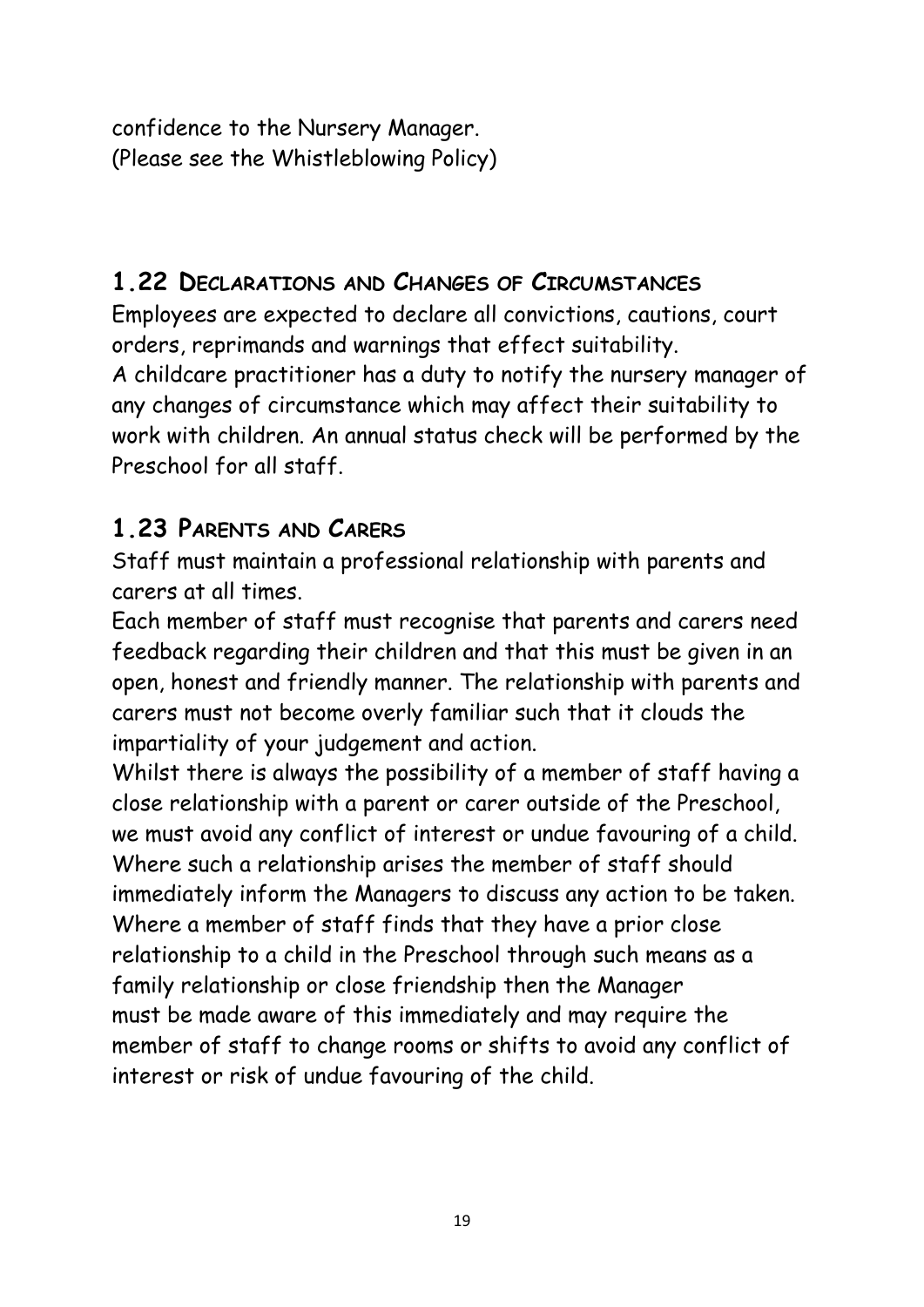# **1.24 OFSTED**

Ofsted is the Office for Standards in Education Children's Services and Skills. It reports directly to Parliament and is independent and impartial. Ofsted inspects and regulates services which care for children and young people, and those providing education and skills for learners of all ages. All Early Years settings have to be registered and approved by Ofsted before they can begin to look after children.

It is expected that all staff members share the nursery's belief and aspiration to uphold the highest standards at all times, such that when we are inspected by Ofsted, we can demonstrate outstanding practice. Consequently, staff are expected to understand and contribute towards our self-improvement plan which is reported directly to Ofsted on an annual basis.

The plan examines:

- $\triangleright$  What we are doing now?
- $\triangleright$  What we are aiming to do?
- ➢ How well are we doing by comparison to previous years?
- ➢ How well are we doing by comparison to other settings?
- ➢ What areas of quality practice need to be maintained?
- $\triangleright$  What areas of practice need to be improved?
- ➢ How do we plan to achieve our aims in the future?

#### **1.25 SUMMARY**

It is important that staff understand the Preschool's policies, procedures and protocols. To enable staff to practice you must be appropriately trained and work in partnership with others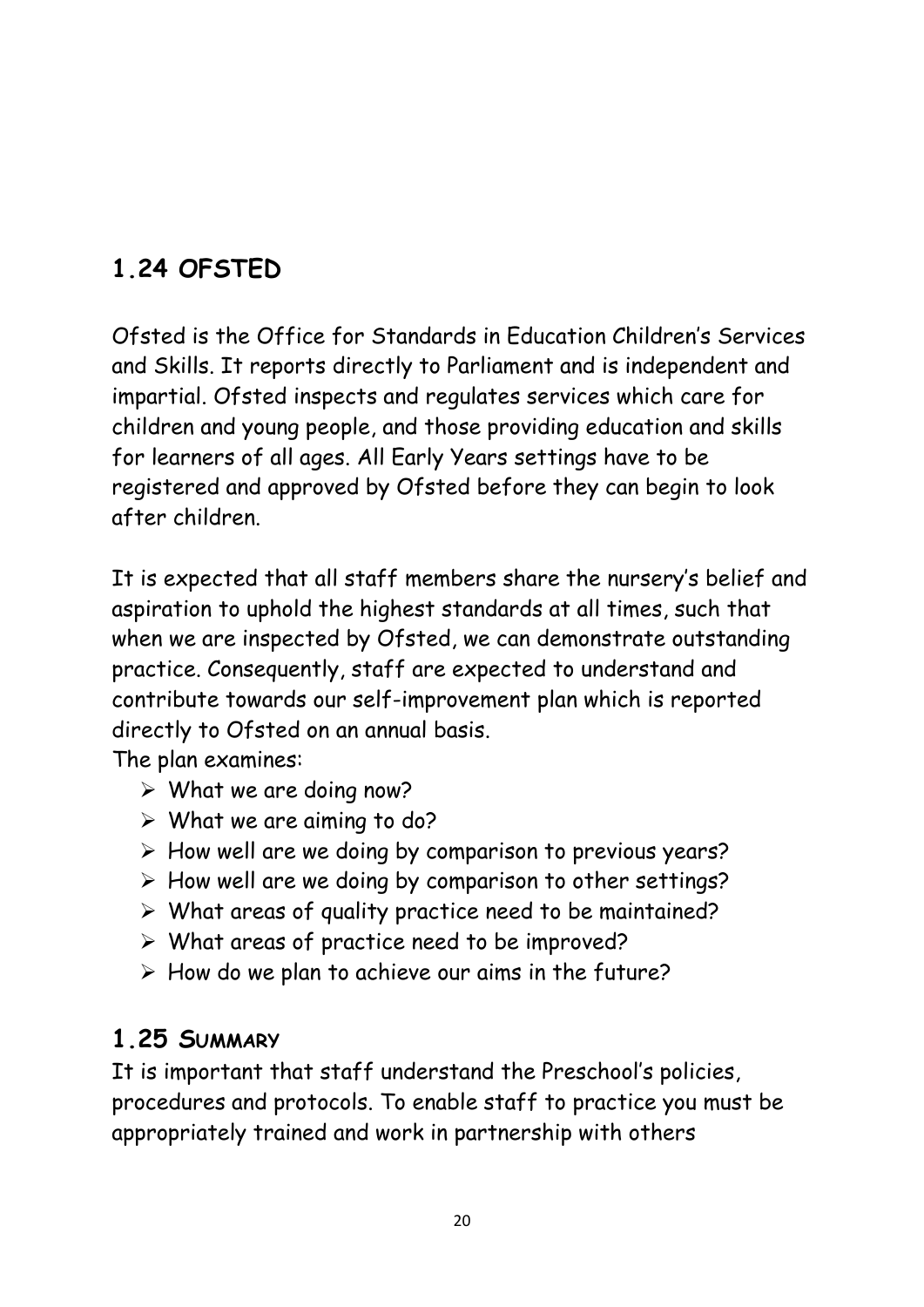Staff must maintain client confidentially, and act accordingly with communications Staff have a duty of care to all parties associated with the Preschool.

Failure to comply with this code of conduct may lead to disciplinary action.

The Preschool will act with integrity, sensitivity and in a manner that will be deemed as reasonable in all its dealings with staff.

The Code of Conduct is deemed to have been accepted as soon as a member of staff commences employment.

We thank you for your co-operation and welcome any feedback from staff that will help us improve

this code of conduct.